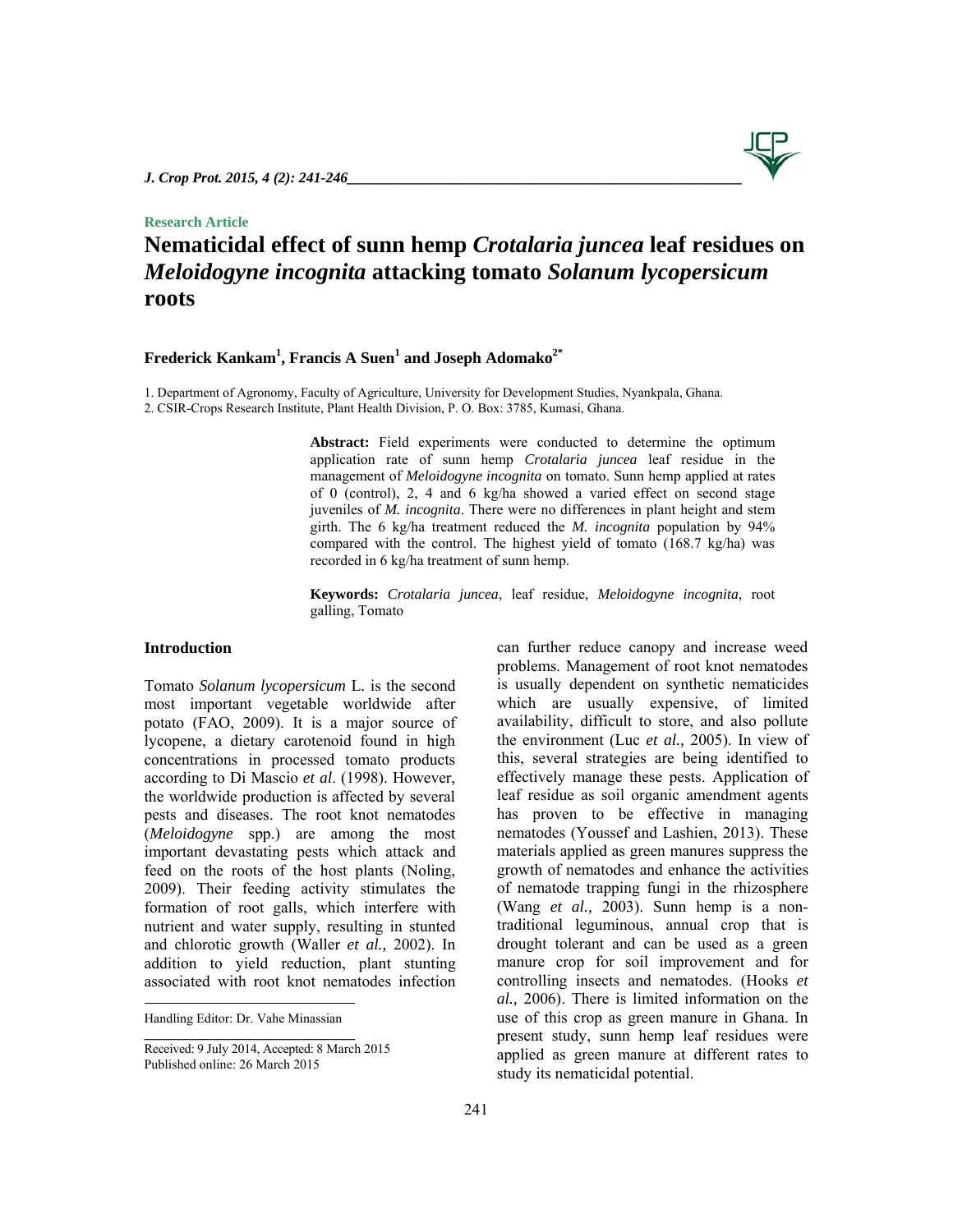# **Materials and Methods**

#### **Experimental site**

The research was carried out on the Research Fields of the University for Development Studies (UDS), Nyankpala, Ghana during the minor cropping seasons of 2012 and 2013. Nyankpala is located at latitude 9° 25′ 41″N and longitude 0° 58′ 42″ W with an altitude of 200 m. The mean annual rainfall is 118.64 mm with a mean temperature of 22.4 °C. The soil type of the study area is Ferric Luvisol (Ahiabor *et al.,* 2010). Ten core soil samples were collected from the field and initial *M. incognita* juveniles recovered from the soil was  $230 \text{ J}_2/200 \text{ cm}^3$ .

#### **Source of tomato seeds and sunn hemp leaves**

Tomato seeds were obtained from Wumpini Agrochemical Limited, Tamale, a local certified seed dealer. The variety of the tomato was Pectomech which is reported to be susceptible to root knot nematodes (Kankam and Adomako, 2014). Sunn hemp leaves were harvested two months after planting on the research fields of the Faculty of Agriculture, UDS. Wang *et al.* (2012) identified that incorporating sunn hemp leaves into the soil 2- 3 months after planting suppressed root knot nematodes effectively.

#### **Experimental design and treatments**

The experiment was laid out in a randomized complete block design with four treatments, each treatment replicated four times. The field was harrowed to a fine tilt, and  $3 \text{ m} \times 3 \text{ m}$ experimental plots were demarcated. Sunn hemp leaves were broadcasted and ploughed into the soil with a 20 cm disc plough at a rate of 0 (control), 2, 4 and 6 kg/ha one week before transplanting of tomato seedlings.

# **Data collection, soil sampling and** *Meloidogyne incognita* **extraction**

Twenty core soil samples were taken from each plot and thoroughly mixed to form a composite sample. The *Meloidogyne incognita* juveniles  $(J_2)$  were extracted from 200 cm<sup>3</sup> of soil samples using a series of sieves (850, 250, 75 and 38 μm) and a 48 h decanting period through a Baermann funnel method (Christie and Perry, 1951). Counting of  $J_2$  was carried out with stereoscopic microscope. *Meloidogyne incognita* juveniles (J<sub>2</sub>) were identified based on Siddiqui (2000) identification key.

At harvest, three plants per plot were uprooted and rated for galls according to Zeck's 0-10 scale (Sikora and Fernandez, 2005). Plant height, stem girth and yield were also measured at harvest.

# **Statistical analysis**

Statistical analysis was performed using Genstat 8.1 software. Significant mean separation was determined with Fisher's Least Significance Difference (LSD) at  $p < 0.05$  and Duncan's Multiple Range Test (DMRT)

# **Results**

The measured agronomic parameters of tomato plants were not significantly affected by the application of sunn hemp leaf residue. Use of 4 kg/ha sunn hemp increased plant height by 18% compared with the control. The 6 kg/ha treatment increased stem girth by 16% compared with the control. There were however no significant differences ( $p > 0.05$ ) among the treatments in terms of plant height (Fig. 1) and stem girth (Fig. 2). Results from the current study indicates that the incorporation of sunn hemp leaf residue into the soil at different rates significantly ( $p \le$ 0.05) affected root knot nematodes as was evident by the population of second stage juveniles  $(J_2)$  recovered from the soil and level of galling (Table 1) on the tomato roots. The 6 kg/ha treatment reduced root knot nematodes population in the soil by 94% compared with the control plots. Root galls on tomatoes planted on the control plots were 76% higher compared with 6 kg/ha soil amendment. The highest yield of 168.7 kg/ha was recorded for the 6 kg/ha treatment, which was 43% higher than the control which recorded the lowest yield of 95.9 kg/ha (Table 2).

242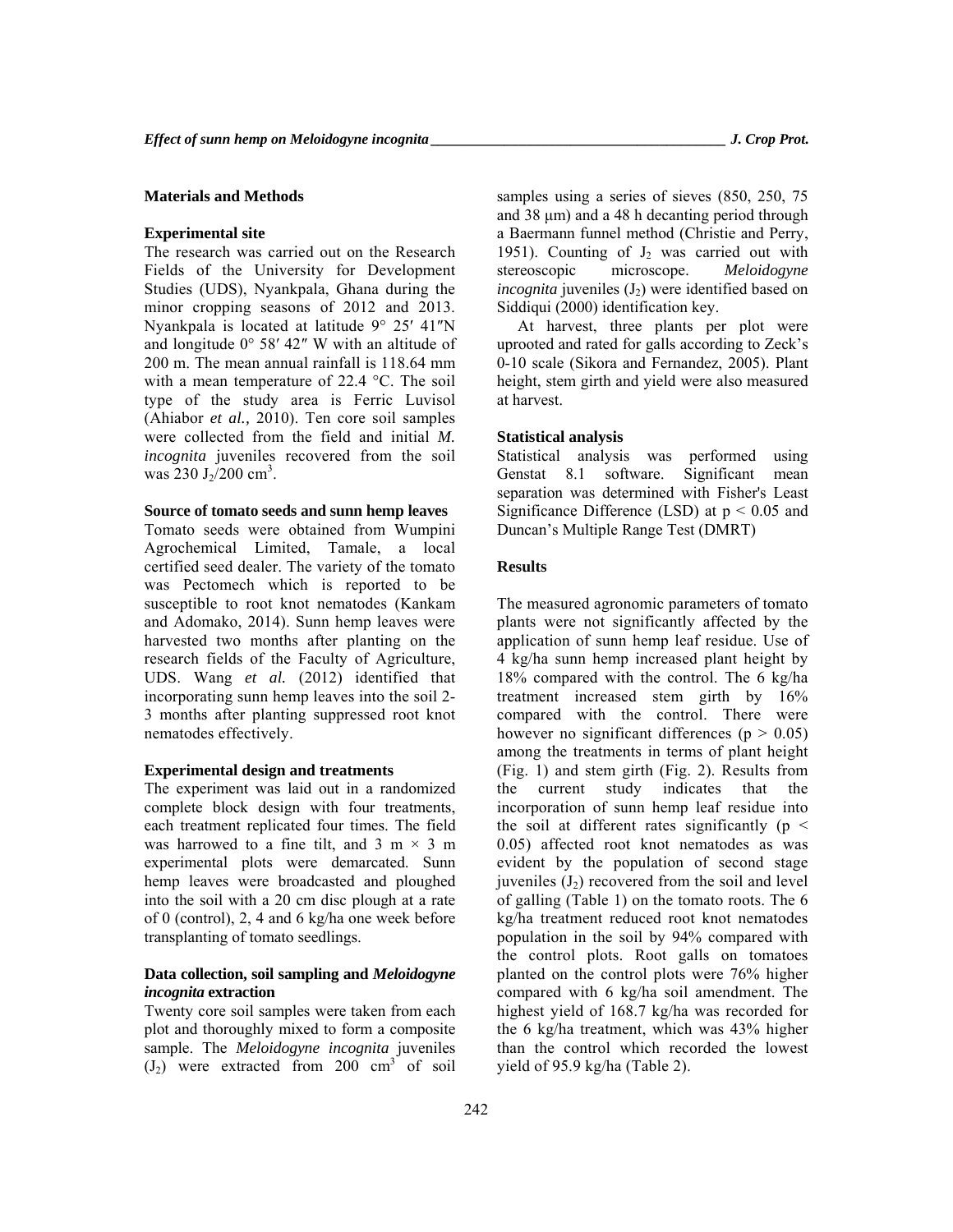

**Figure 1** Effect of sunn hemp *Crotalaria juncea* leaf residue on plant height of tomato at two week intervals after transplanting. Bars represent SEM.



**Figure 2** Effect of sunn hemp *Crotalaria juncea* leaf residue on stem girth of tomato at two week intervals after transplanting. Bars represent SEM.

**Table 1** Effect of sunn hemp *Crotalaria juncea*. leaf residue on root galls and second stage juveniles (J2) of *Meloidogyne incognita.*

| Sunn hemp leaf<br>residue (kg/ha) | Root gall<br>index $(0-10)$ | $J_2/200$ cm <sup>3</sup> soil |
|-----------------------------------|-----------------------------|--------------------------------|
| $\mathcal{L}$                     | 5.62 <sub>b</sub>           | 175b                           |
| 4                                 | 4.50c                       | 108b                           |
| 6                                 | 1.75d                       | 79 <sub>b</sub>                |
| $0$ (control)                     | 7.38a                       | 1358a                          |
| LSD(0.05)                         | 0.854                       | 267.20                         |
| CV(%)                             | 11.10                       | 38.30                          |

Means followed by different letters in a column are significantly different according to Duncan's Multiple Range Test at P < 0.05.

**Table 2** Effect of sunn hemp *Crotalaria juncea*. leaf residue on yield of tomato.

| Sunn hemp leaf  | Yield of tomato     |
|-----------------|---------------------|
| residue (kg/ha) | (kg/ha)             |
| $\overline{c}$  | 114.20 <sub>h</sub> |
| 4               | 134.40ab            |
| 6               | 168.70a             |
| $0$ (control)   | 95.90b              |
| LSD(0.05)       | 49.20               |
| CV(%)           | 26.00               |

Means followed by different letters in a column are significantly different according to Duncan's Multiple Range Test at  $P < 0.05$ .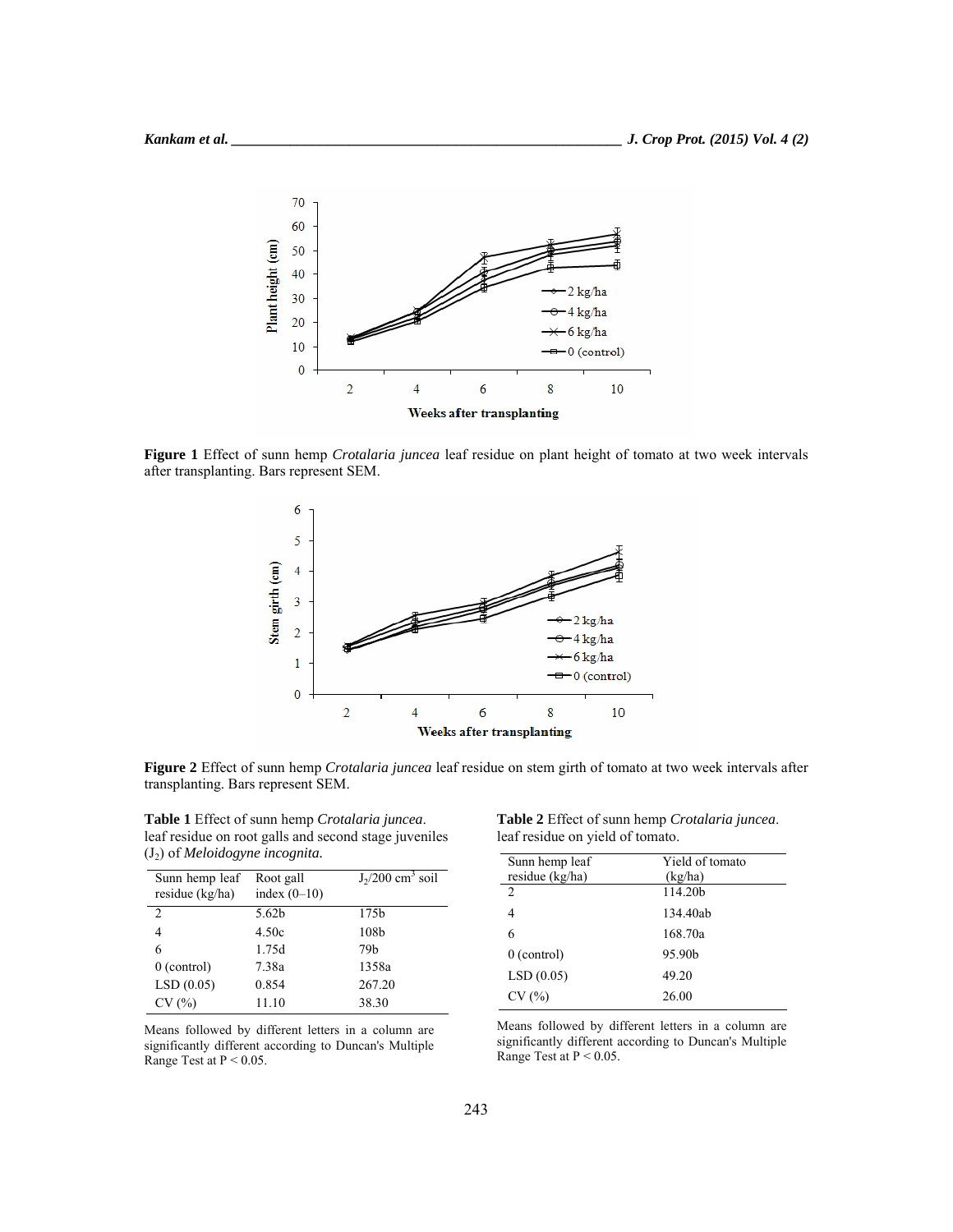# **Discussion**

The results of the current study are in accordance with previous studies confirming plant residues suppress nematode populations in soil. Application of sunn hemp leaf residue at 2, 4 and 6 kg/ha resulted in a significant reduction in J2 population by 87%, 92% and 94% respectively compared with the control. Our findings are in agreement with the results of Youssef and Lashien (2013), confirming that application of 10g crushed cabbage leaf residue before planting was more effective in suppressing egg mass, number of galls, and number of juveniles of *Meloidogyne incognita* compared with the application of 2.5g of the crushed cabbage leaves. Hooks *et al*. (2006) and Schmidt (1998) found that incorporation of sunn hemp into the soil suppressed the pest while the crop was growing. Organic amendment agents such as sunn hemp increase the population of organisms that are antagonist to root knot nematodes (Hooks *et al.,* 2006). Ossom *et al*. (2011) recorded an increase in number of leaves of sweet potato when sunn hemp was incorporated into the soil at different application regimes. The use of cruciferous residues as soil amendments according to Wang *et al*. (2012) enhances solarization against soilborne pathogens and nematodes. The good performance in growth of the tomato plants could be attributed to the negative effect of the leaf residues on the nematodes. Kankam and Adomako (2014) reported in a previous study the effect of root knot nematodes population on the tomato variety "Pectomech". Kluchinski *et al*. (2004) observed an increase in the yield of corn and soybean after applying leave residues as soil manure. Agyeman *et al*. (2012) also observed an increase in the yield of maize when the soil was amended with *Gliricidia sepium* fresh leaves. The addition of sunn hemp as green manure adds organic matter and nitrogen (Hooks *et al.,* 2006) to the soil thereby making nutrients available to the plant and could provide tomato farmers a cheaper and environmentally friendly option in managing *Meloidogyne incognita.*

# **References**

- Agyeman, K., Berchie, J. N., Gaisie, E. and Adomako, J. 2013. Synchronization of nutrient release from *Gliricidia sepium* with nutrient uptake by maize through biomass decomposition. International Journal of Science and Advanced Technology, 3: 49-57.
- Ahiabor, B. D., Fosu, K., M. and Tibo, I. 2010. Effect of Pre-Crop Type on Growth and Yield of Maize on Two Soils in the Guinea Savanna Zone of Ghana. West African Journal of Applied Ecology, 17: 55-63.
- Christie, J., and Perry, 1951. V. Removing nematodes from soil. Proceedings of Helminthological Society of Washington, 18: 106-108.
- Di Mascio, P., Kaiser, S. and Sies, H. 1998. Lycopene as the most efficient biological carotenoid singlet oxygen quencher. Archives of Biochemistry and Biophysics, 274: 532-538.
- FAO. 2009. Tomato production statistic. Food and Agriculture Organization of the United Nations (FAO), Rome http://faostat.fao.org/. Accessed June 5, 2014.
- Hooks, C. R., Wang, K. H. and Delcan, F. 2006. An ally in the war against nematode pests: Using Sunn hemp as a cover crop to suppress root-knot nematodes. Plant Disease, Cooperative Extension Service, College of Tropical Agriculture and Human Resources, University of Hawai'i at Mänoa, Honolulu, 8 pp.
- Kankam, F. and Adomako, J. 2014. Influence of inoculum levels of root knot nematodes (*Meloidogyne* spp.) on tomato (*Solanum lycopersicum* L.). Asian Journal of Agriculture and Food Science, 2: 171-178.
- Kluchinski, D., Heckman, J. R., Ingerson-Mahar, J. and Kelly, F. 2006. On-farm leaf mulching: effects on soils, crop yield, and pests. Rutgers Cooperative Research and Extension Fact Sheet, FS822, 2 pp.
- Luc, M., Bridge, J. and Sikora, R.A. 2005. Reflections on nematology in subtropical and tropical Agriculture. In: Luc, M., Sikora, R. A., Bridge. J. (Eds.), Plant Parasitic